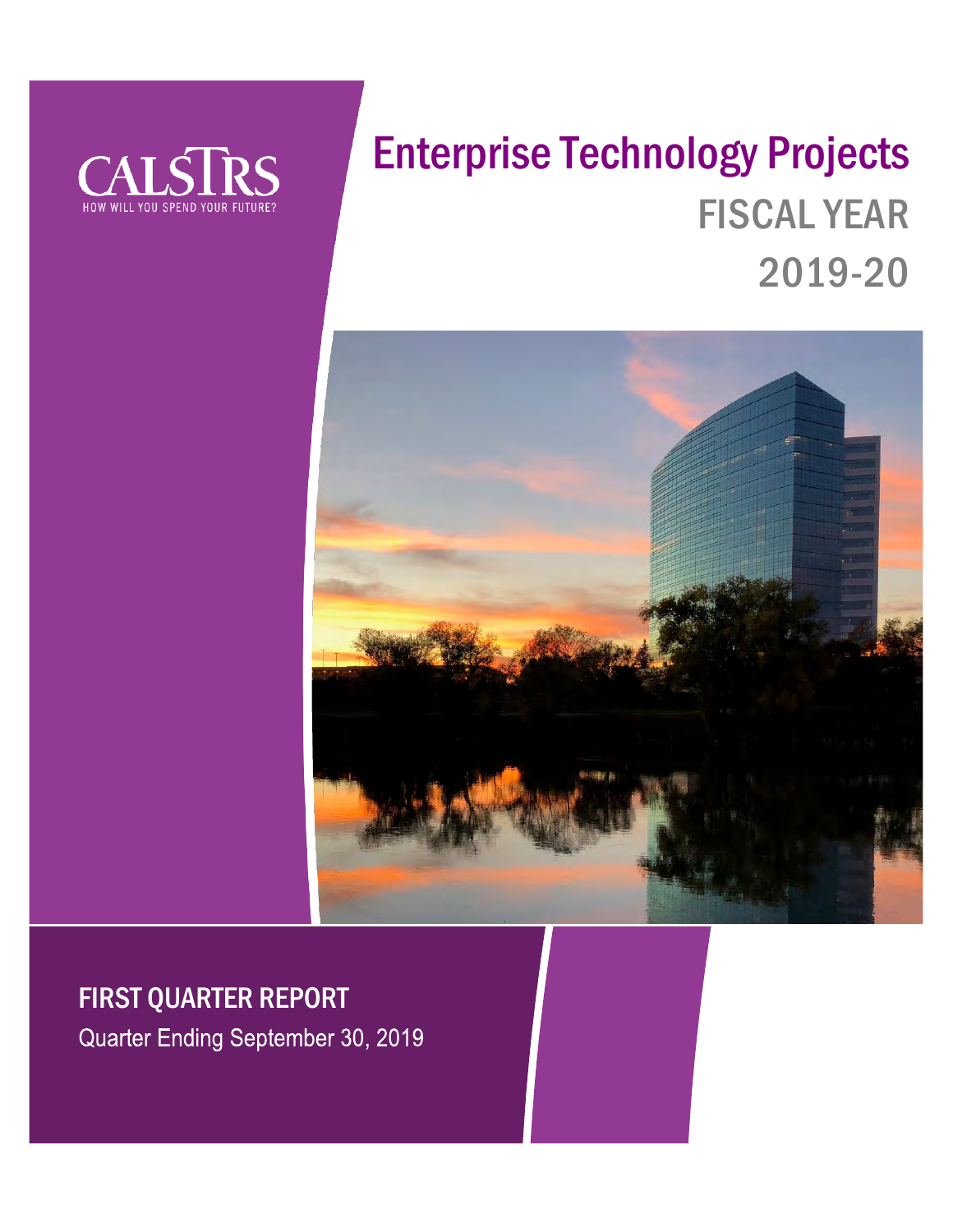# ENTERPRISE TECHNOLOGY PROJECTS

FISCAL YEAR 2019–20 FIRST QUARTER REPORT

At the end of the first quarter for fiscal year 2019–20, CalSTRS had seven enterprise projects: five major technology projects over \$1 million and two additional projects under \$1 million.

Of the projects under \$1 million, one is scheduled to begin in January 2020 and the other is on hold and will be removed from the report until it is active again.

The Project Management Office (PMO) monitors and reports monthly on the technology appropriations budget and enterprise projects' status to the Enterprise Program Investment Council (EPIC) and quarterly to the Teachers' Retirement Board.

ENTERPRISE PROGRAM INVESTMENT COUNCIL MEMBERS

**Jack Ehnes** Chief Executive Officer

**Julie Underwood** Chief Financial Officer

**Grant Boyken** Public Affairs Executive Officer

**Cassandra Lichnock** Chief Operating Officer

**Lisa Blatnick** Chief of Administrative Services

> **Ashish Jain** Chief Technology Officer

**Vacant** Benefits and Services Executive Officer

**Debra Smith** Chief Operating Investment Officer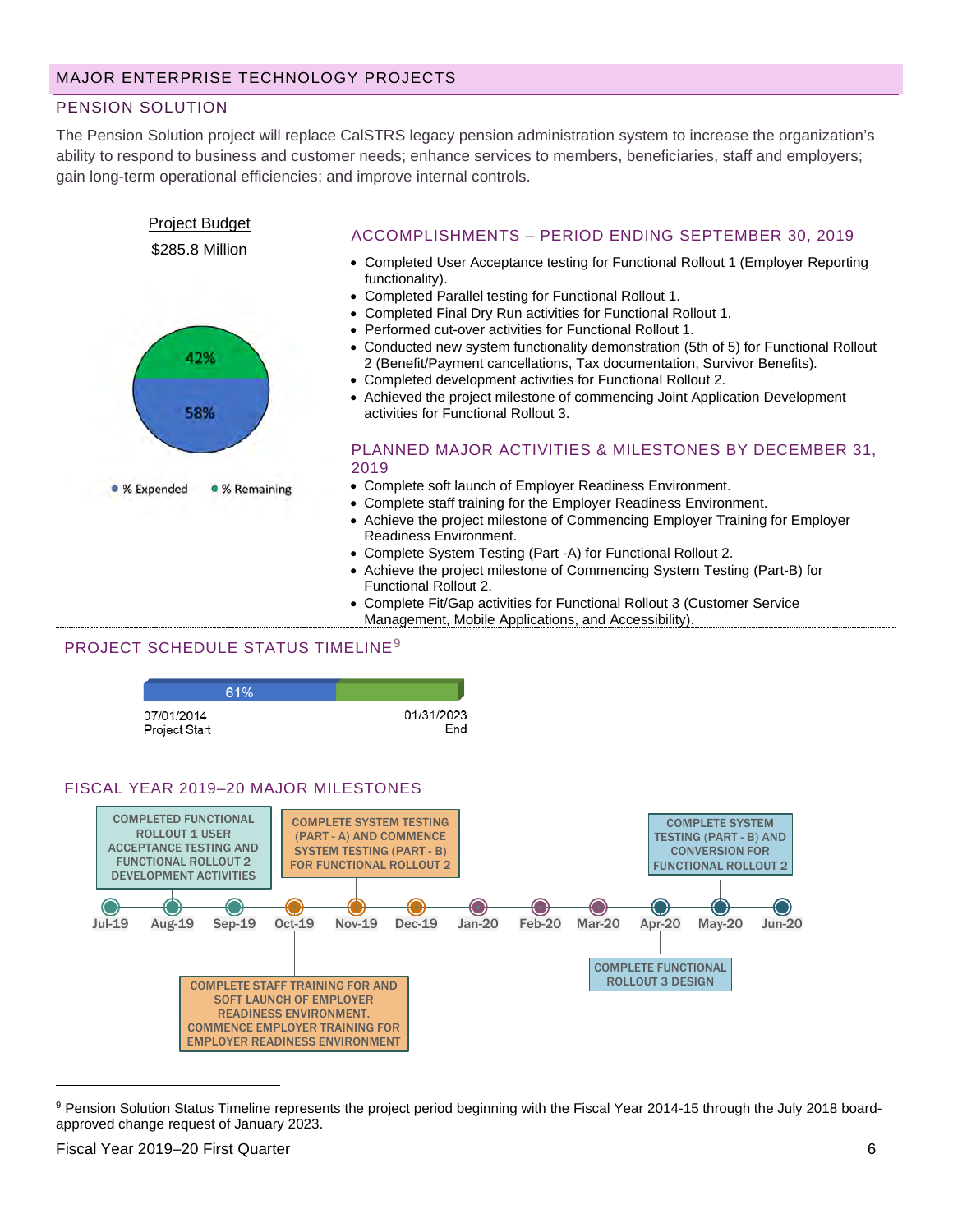# SAP SUCCESSFACTORS

The SAP SuccessFactors project will improve efficiencies by automating Human Resource (HR) processes, delivering real-time data and a self-service platform for all CalSTRS staff. The solution includes a core HR platform and tools for time management, learning and development, performance and goals, succession planning, onboarding, workforce planning and analytics. This is a multi-year project that will be implemented in phases. Employee Central is the first module and includes a core HR platform and time management.



#### ACCOMPLISHMENTS – PERIOD ENDING SEPTEMBER 30, 2019

- Progressed current-state business process documentation (61%) and functional requirements refinement (67%) for Employee Central.
- Transitioned Project Manager (PM) role to new core team member.
- Additional Business Analyst (BA) added to the team to document interface and data requirements. Analysis has started and progressing efficiently.
- Solution name (HR Link) and icon selected.

#### PLANNED MAJOR ACTIVITIES & MILESTONES BY DECEMBER 31, 2019

- Conduct vendor interviews for implementation services.
- Select vendor for implementation services and finalize contract.
- Procure software licenses leveraging the Software Licensing Program offered through the Department of General Services.
- Finalize current-state business process documentation and requirement refinement for Employee Central, including external interface requirements.
- Complete interface and data requirement analysis.
- Launch project site on Employee Central.
- Conduct internal change management activities to promote project awareness.

# PROJECT SCHEDULE STATUS TIMELINE

| 53%           |            |
|---------------|------------|
| 12/01/2018    | 06/30/2020 |
| Project Start | Fnd        |





<span id="page-6-0"></span>Fiscal Year 2019–20 First Quarter 7  $10$  SAP SuccessFactors – The project budget will be determined once procurement is finalized; expenditures to date cover a contract Business Analyst.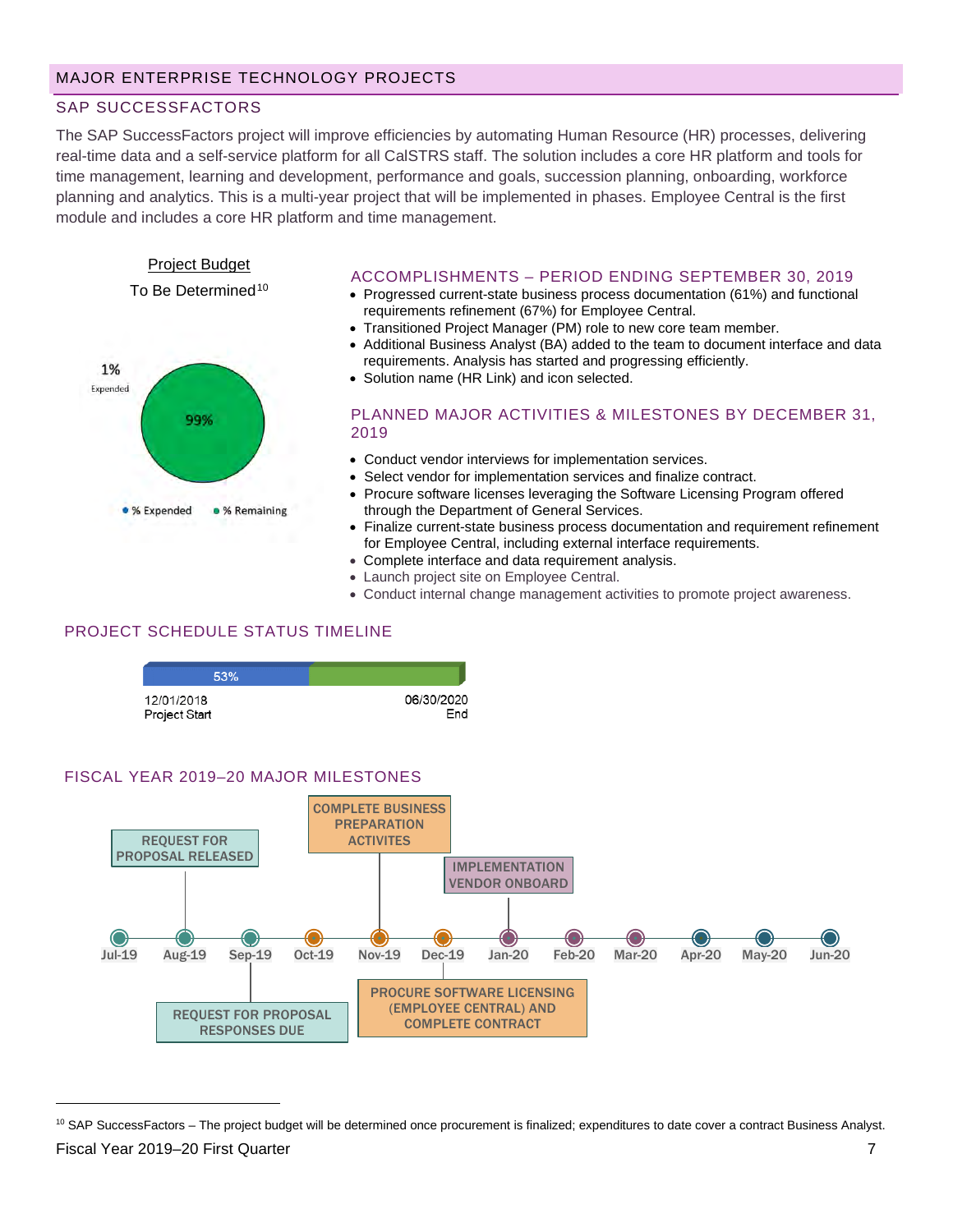# TRANSFORMATION READINESS

The Transformation Readiness project (formerly Business Transformation) supports business areas and prepares staff for impacts, changes and benefits from large enterprise modernization efforts.



### ACCOMPLISHMENTS – PERIOD ENDING SEPTEMBER 30, 2019

- Supported change and communication efforts to prepare for the soft launch of the Employer Readiness Environment go-live on October 7.
- Updated change management roadmaps for each business area affected by Pension Solution.
- Completed to-be process documentation to support change and testing preparation.
- Supported the final two-day system demonstration of system functionality.
- Completed and then published the Introduction to BenefitConnect computer-based training module to the CalSTRS learning management system.
- Held a Change Champion Network Quarterly meeting to increase project awareness and provide an opportunity for participants to share best practices.

#### PLANNED MAJOR ACTIVITIES & MILESTONES BY DECEMBER 31, 2019

- Verify readiness approach with affected business areas to define roles and responsibilities for change activities related to Functional Rollout 2.
- Deliver process readiness overviews regarding Benefit Payroll, Service Credit Purchase and Community Property functions.
- Develop Change Management for Leaders computer-based training module.
- Deliver pilot "Leader's Role in Change" training session.
- Finalize first phase of employer-facing computer-based training modules and support employer readiness activities.

Present Employer Readiness Environment overview training to increase awareness of affected Financial Services Branch staff.

# PROJECT SCHEDULE STATUS TIMELINE

|                             | 65% |                   |
|-----------------------------|-----|-------------------|
| 07/01/2016<br>Project Start |     | 06/30/2021<br>End |

#### FISCAL YEAR 2019–20 MAJOR MILESTONES